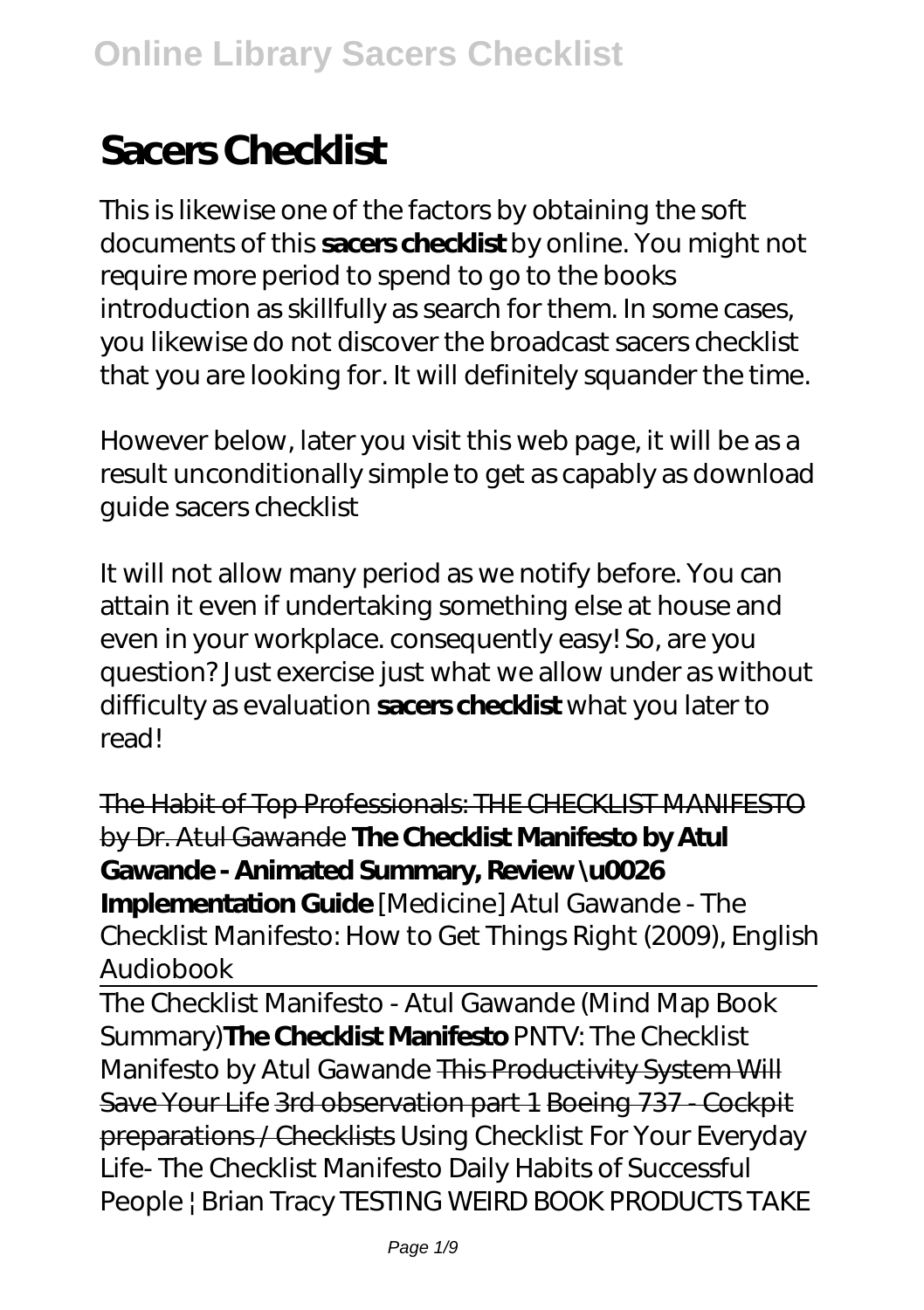#### TWO Morning Circle at Preschool

12 Things I Wish I'd Known about WORKING FROM HOME + Being a Full-Time Author/TERS CREATING A BOOK WISH LIST!

Indicators of a Quality Early Learning Environment

ECERS 3 Scoring narrated 3 31

Scoring the ECERS

SELF PUBLISH YOUR BOOK: Final Steps to Publishing + a Checklist*THE CHECKLIST MANIFESTO - Book Review, Summary, and How to Use Checklists to Make Your Life Easier* **UPDATE: How to Add More Amazon Book Categories to Your Book - You Can Add Up to 10!**

ECERS Tip #3 ECERS Center Checklist*Amazon KDP Niche Research - finding book ideas* Recreating YOUR Books! DIY Cheetah Secret Belgian Bookbinding The Importance \u0026 Value of the CHECK LIST Book Review: The Social Animal \u0026 The Checklist Manifesto Environmental Rating Scale Overview | arbetterbeginnings.com 2014 09 03 18 34 SACERS School Age Care Environment Rating Scale Webinar *ECERS 3 Use of Displays* **Sacers Checklist** School-Age Care Environment Rating Scale® (SACERS) Designed to assess group-care programs for children of school age, 5 to 12. Scale consists of 49 items, including 6 supplementary items for programs enrolling children with disabilities. The items are organized into 7 subscales: Space and Furnishings. Health and Safety. Activities. Interactions.

#### **School-Age Care Environment Rating Scale® (SACERS)**

Becker's has your SACERS School Age Environment Rating Scales materials checklist needs covered. Shop for SACERS School Age materials here!

### **SACERS School Age Environment Rating Scales Checklist**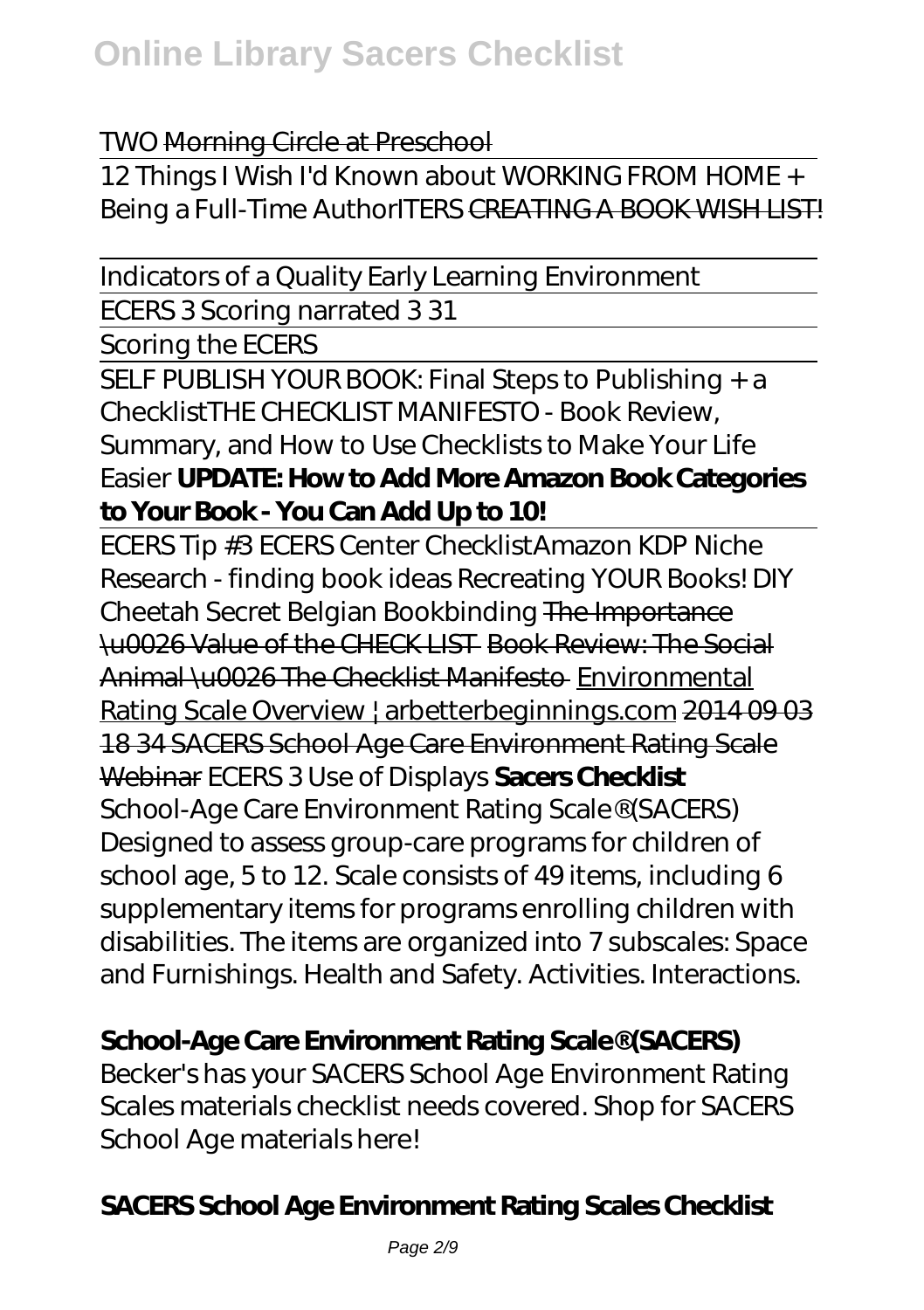Space for gross motor activities. 3. Space for privacy. 4. Room arrangement. 5. Furnishings for routine care. 6. Furnishings for learning and recreational activities.

# **School-Age Care Environment Rating Scale®, Updated Edition ...**

the SACERS-U. • Answer the question(s) that follow each scenario. • If you have several school-age staff at your program, consider addressing the questions as a whole group. It can be a time for discussion and learning from the ideas presented by your co-workers. 4

# **You will need a copy of the SACERS-U as you read**

The SACERS is composed of 43 items grouped under 6 subscales: Space and Furnishings, Healthy and Safety, Activities, Interactions, Program Structure, and Staff Development. Therefore, the SACERS embraces a broad definition of "environment" that includes, but is not limited to, the physical space used for the

### **SACERS Technical Assistance Papers Paper #1: EFFECTIVE ...**

SACERS Technical Assistance Papers Paper #2: Health and Safety in School Age Care 6 Sample SAFETY Checklist Items for the Environment\* Create a Safety Checklist for your program. Review the list below to help generate a checklist that reflects your program facilities, activities, and participating children.

#### **SACERS Technical Assistance Papers Paper #2: Health and ...**

The SACERS Updated is a comprehensive or global observation instrument with Items to observe: Health and safety Interactions and relationships Opportunities for learning It has established reliability and validity (see pp.1–3 in the SACERS Updated Scale) The SACERS is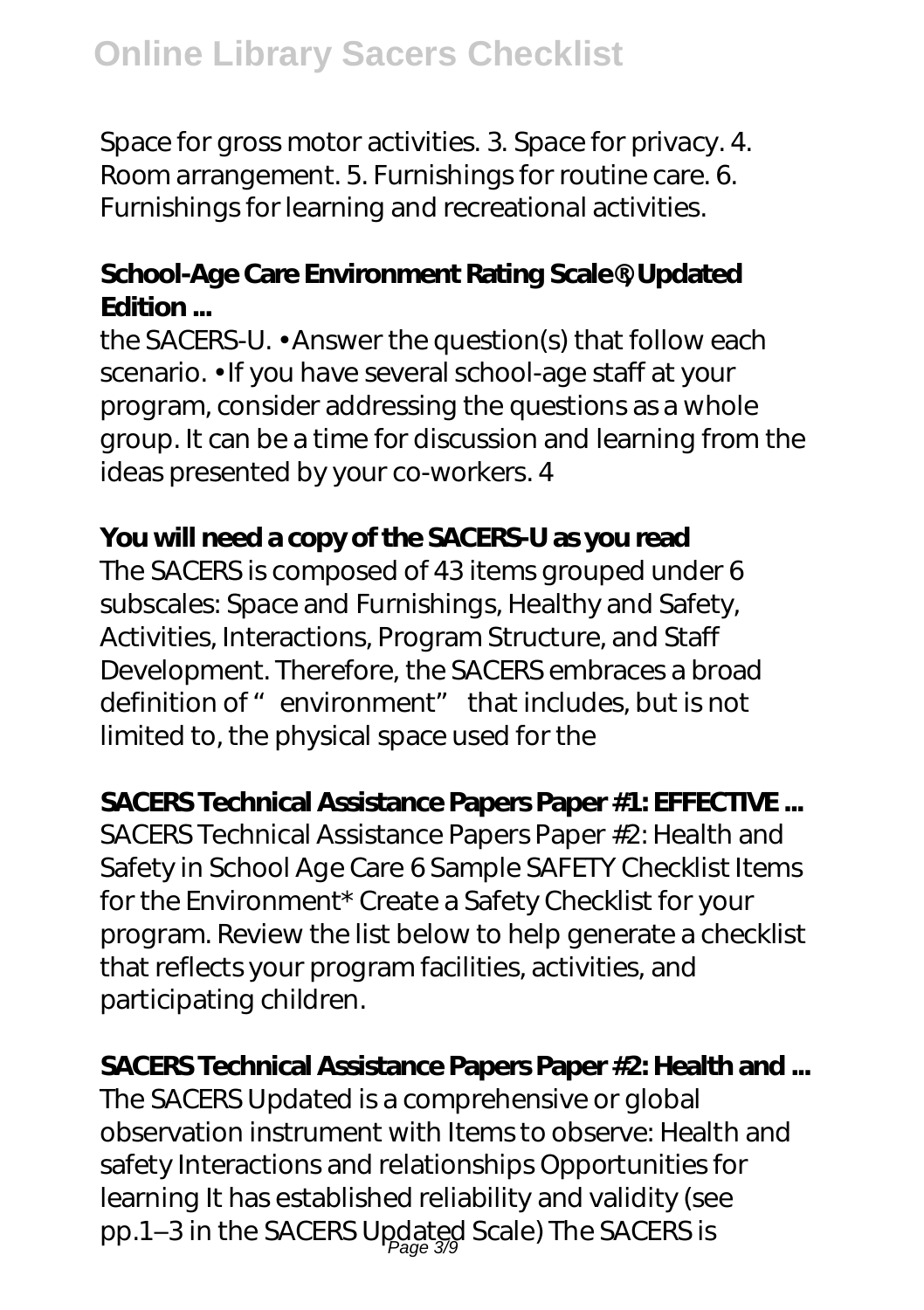designed to help programs meet the developmental needs of

# **Updated Edition - ERS I**

8. Furnishings for gross motor activities Y N Y N Y N Y N 1.1 3.1 5.1 7.1 1.2 3.2 5.2 7.2

# **SCORE SHEET – EXPANDED VERSION School-Age Care Environment ...**

School-Age Care Environment Rating Scale®, Updated Edition (SACERS-Updated) Designed to assess group-care programs for children of school age, 5 to 12 during their outof-school time. The Scale consists of 47 items, including 6 supplementary items for programs enrolling children with disabilities.

### **ERS Institute**

Additional Notes for SACERS: View Notes for Clarification for the SACERS - last updated 6/2013 - Introduction - Development - Overview of the Subscales and Items - Selected References - Additional Notes - Supplementary Materials - Translations:

# **Additional Notes for SACERS - ERS Institute**

Sacers Checklist Getting the books sacers checklist now is not type of inspiring means. You could not unaccompanied going following books accretion or library or borrowing from your connections to log on them. This is an categorically easy means to specifically acquire guide by online. This online revelation sacers checklist can be one of the options to accompany you later having new time.

# **Sacers Checklist - campus-haacht.be**

Rub the product over all  $\sup_{\textit{Page 4/9}}$  and  $\textit{G}$  and fingers until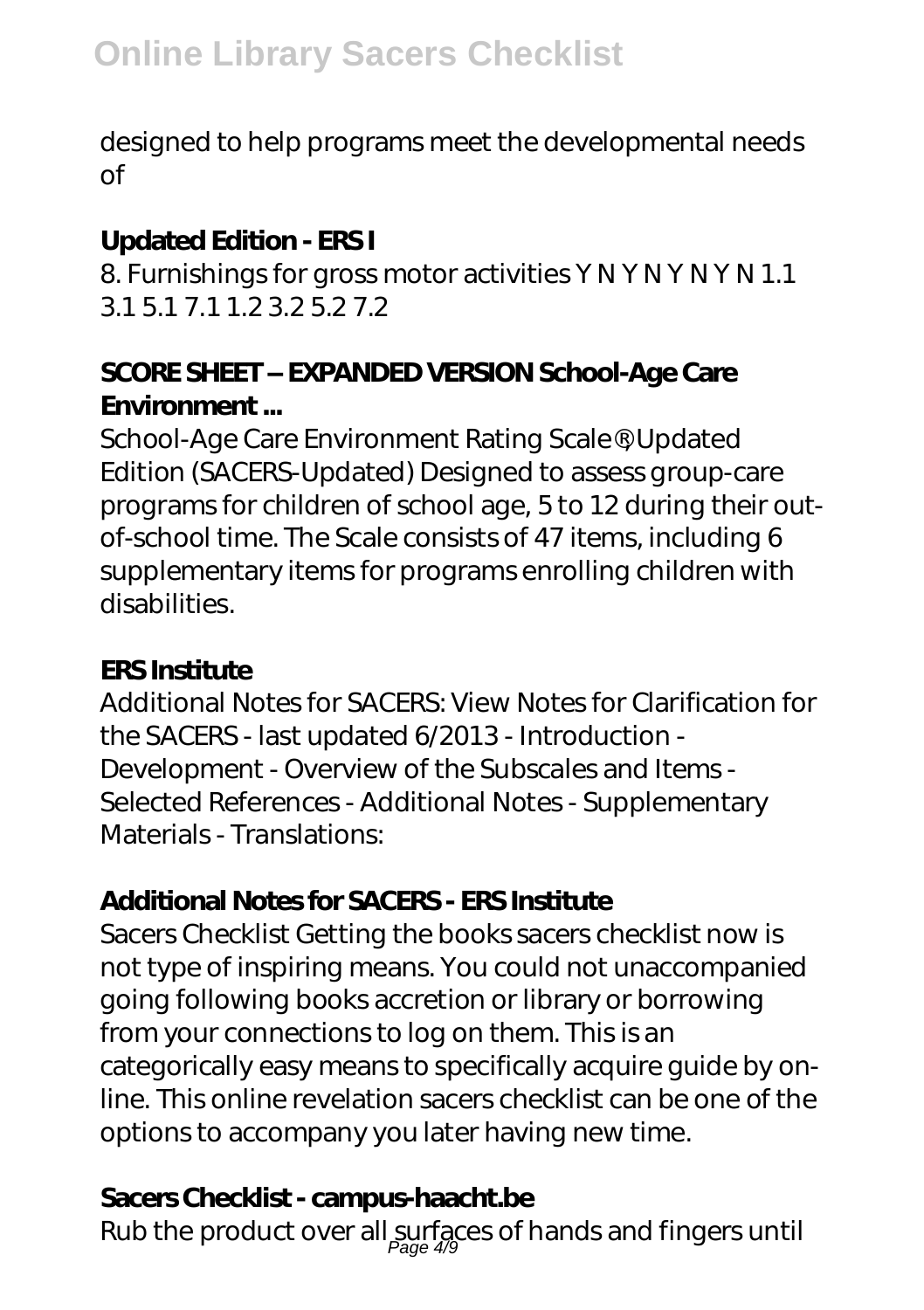hands are dry. #1 Indoor Space 3.1 Expects sufficient space for number of children enrolled. There must be sufficient space for the maximum number of children who may attend at any one time. #2 Space for gross motor activities.

#### **PA Position Statements for the SACERS**

Sand/Water Toys (things to measure, dig, scoop, pour, fill, empty, experiment with) Buckets Funnels Measuring cups/spoons Pails Plastic tubes Pipes Pumps to experiment with Rakes Sand molds Sand/water wheels Other (list)

#### **ECERS-R Materials Checklist landscape**

SACERS-Updated™ The School-Age Care Environment Rating Scale®- An updated edition of the SACERS™ designed to assess before and after school group. The total scale consists of 47 items, including 6 supplementary items for programs enrolling children with disabilities.

#### **Environment Rating Scales® | Environment Rating Scales®**

ECERS-3 Materials Checklist. #15 Encouraging children's use of books. 3.1 At least 15 books accessible. 5.1 "Many" means at least 35 books for 20 children. 7.1 "Wide selection" means a " significant variety" of topics. 7.2 At least 5 books related to current classroom activities or themes. Possible topics:

### **ECERS-3 Materials Checklist**

Jul 29, 2014 - This Pin was discovered by Leap Early Learning Partners, . Discover (and save!) your own Pins on Pinterest

#### **Supplementary Materials for the SACERS | Classroom, School ...**

This is a breakdown of what you need to know to get the highest score possible o<u>p y</u>our ECERS-3 evaluation. It is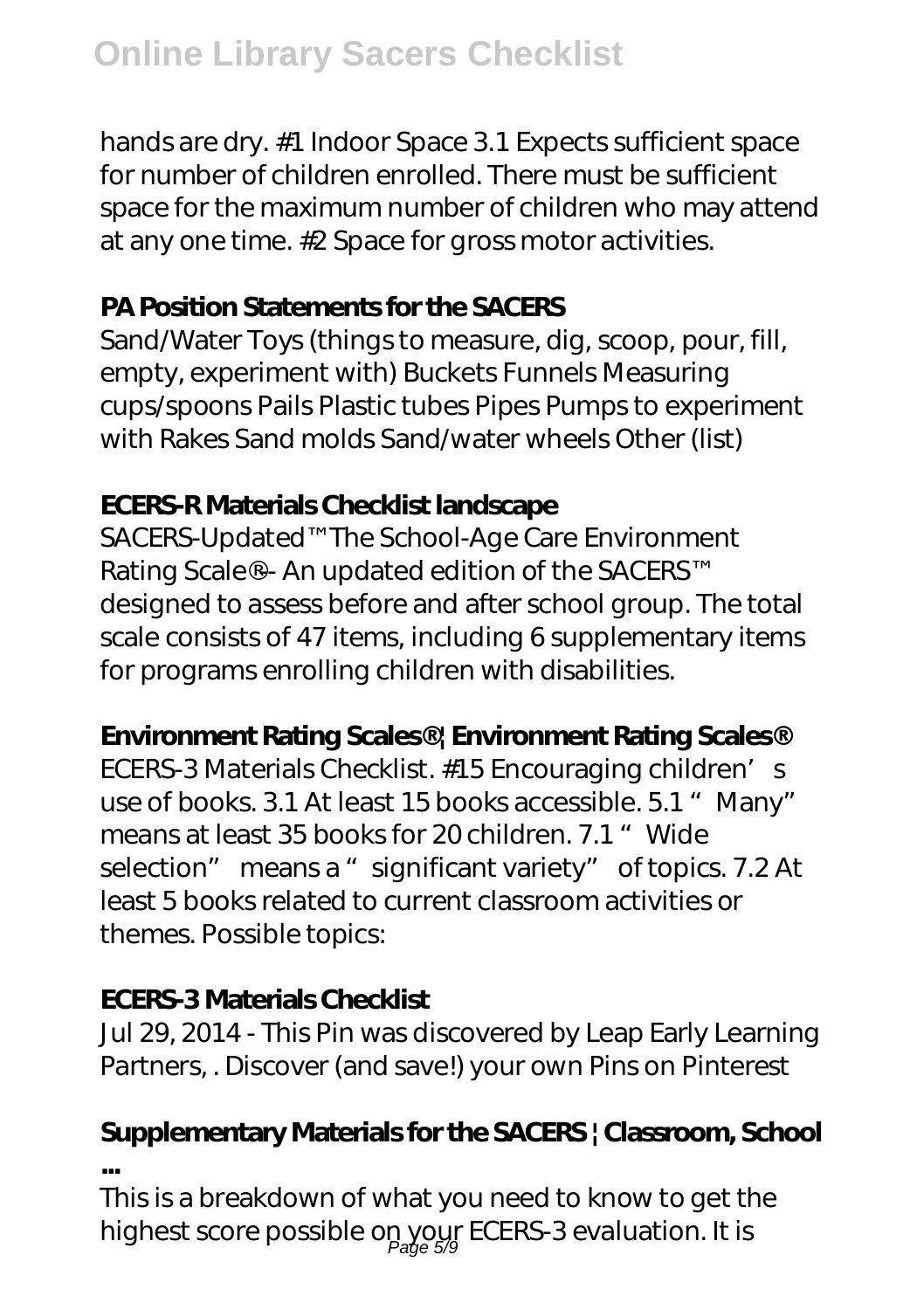# **Online Library Sacers Checklist**

broken down by area and is to be used as a quick resource, instead of flipping through the book. It states what centers are not able to be next to each other, explains ECERS-3 best teach...

What are the components of high-quality after-school care for children ages 5–12? How can we evaluate these programs? These are the challenges facing caregivers, schools, agencies, and parents as after-school programs proliferate. The School-Age Care Environment Rating Scale®, Updated Edition provides an easy-to-use resource for defining and assessing the quality of both public and private programs caring for school-age children during outof-school time. This updated, spiral-bound edition is reformatted so that each Item appears on its own page, along with Notes for Clarification and Questions. The expanded Scoresheet can be copied from the book or downloaded from the TC Press website: www.tcpress.com. Selected revised Items make scoring more accurate and informative. The SACERS Updated Edition consists of 47 items, organized under 7 categories: Space and Furnishings Health and Safety Activities Interactions Program Structure Staff Development Special Needs Supplementary Items The SACERS Updated Edition is designed to be comprehensive in coverage and easy to use. Instructions for using the scale provide options for self-assessment in addition to formal assessments. Who should use the SACERS? Program directors Organizations, states, and agencies doing QRIS and continuous improvement evaluations School districts Program funders School principals Community-based out-of-school programs States receiving Race to the Top funds Teachers Teacher educators Researchers Page 6/9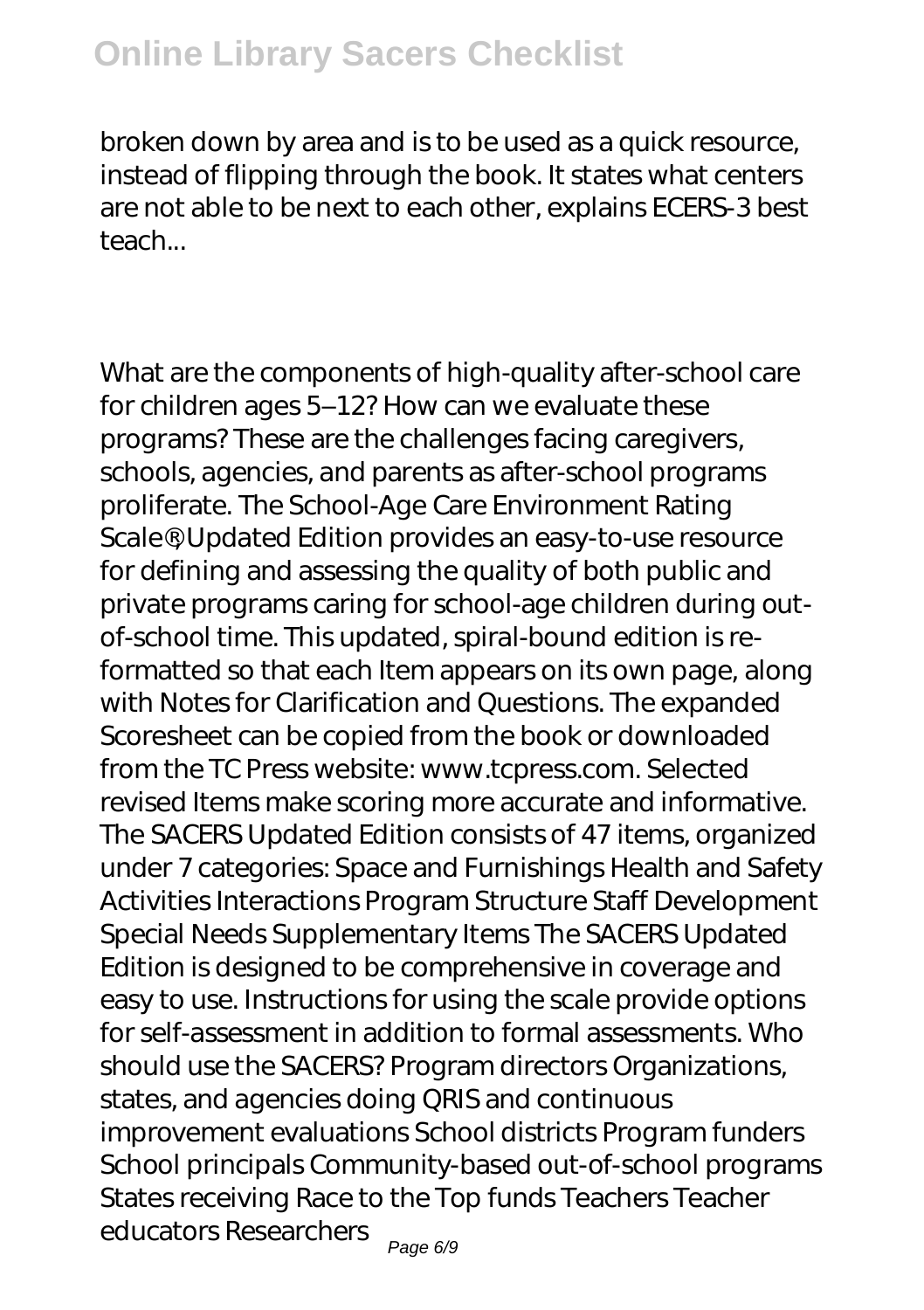What's being widely regarded as "one of the most life changing books ever written" may be the simplest approach to achieving everything you've ever wanted, and faster than you ever thought possible. What if you could wake up tomorrow and any-or EVERY-area of your life was beginning to transform? What would you change? The Miracle Morning is already transforming the lives of tens of thousands of people around the world by showing them how to wake up each day with more ENERGY, MOTIVATION, and FOCUS to take your life to the next level. It's been right here in front of us all along, but this book has finally brought it to life. Are you ready? The next chapter of YOUR life-the most extraordinary life you've ever imagined-is about to begin. It's time to WAKE UP to your full potential...

The long-anticipated new version of the internationally recognized Early Childhood Environment Rating Scale®, ECERS-3, focuses on the full range of needs of preschooland kindergarten-aged children. This widely used, comprehensive assessment tool measures both environmental provisions and teacher-child interactions that affect the broad developmental needs of young children, including: Cognitive Social-emotional Physical Health and safety ECERS-3 also includes additional Items assessing developmentally appropriate literacy and math activities. Designed for preschool, kindergarten, and child care classrooms serving children 3 through 5 years of age, ECERS-3: Provides a smooth transition for those already using ECERS-R. Emphasizes the role of the teacher in creating an environment conducive to developmental gains. Is designed to predict child outcomes more accurately and with greater precision. Provides a stronger method of distinguishing between good and truly excellent programs.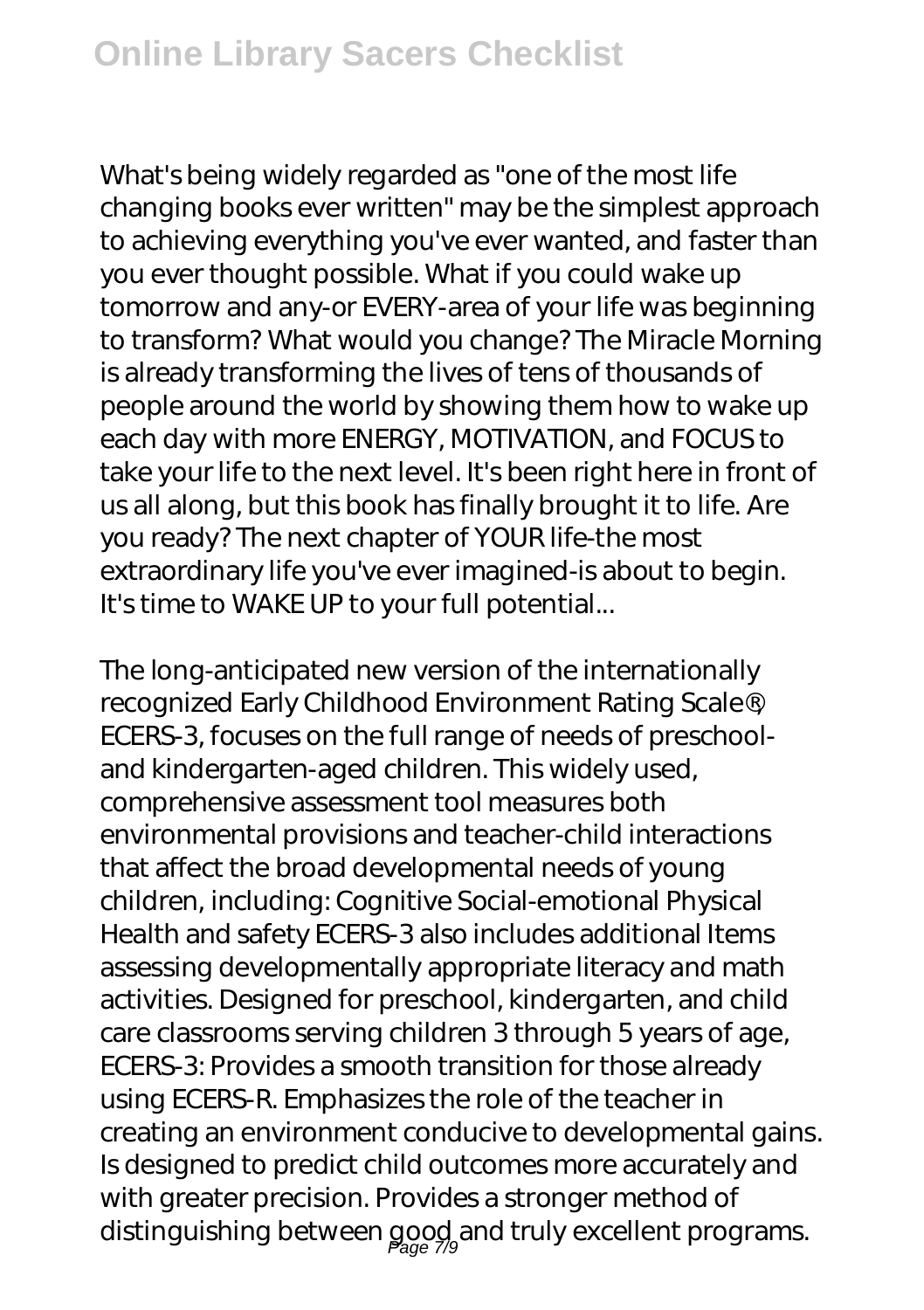Offers a complete training program with ongoing support available at the Environment Rating Scales Institute (ERSI) website (www.ersi.info). ECERS-3 is appropriate for state and district-wide QRIS and continuous improvement; program evaluation by directors and supervisors; teacher self-evaluation; monitoring by agency staff; and teacher education. The established reliability and long term evidence of validity of the ERS family of instruments make this new version of ECERS particularly useful for RTTT-ELC accountability and research. Suitable for use in inclusive and culturally diverse programs, ECERS-3 subscales evaluate: Space and Furnishings Personal Care Routines Language and Literacy Learning Activities Interaction Program **Structure** 

If you are a new manager this book is for you. A practical book showing you how to carry out change, improve staff performance, avoid chaos, build teams, reduce stress, and advance your career.

FDCRS consists of 32 items, organized under six major headings: Space and Furnishings for Care and Learning -- Basic Care -- Language and Reasoning -- Learning Activities -- Social Development -- Adult Needs. Eight additional items are included for rating a day care home's provisions for special-needs children. Each book contains one score sheet. Packages of 30 score sheets can be ordered separately.

A basic international trainer's guide. Tells you how to plan and manage training. Introduces you to many training techniques with special emphasis on participative training.